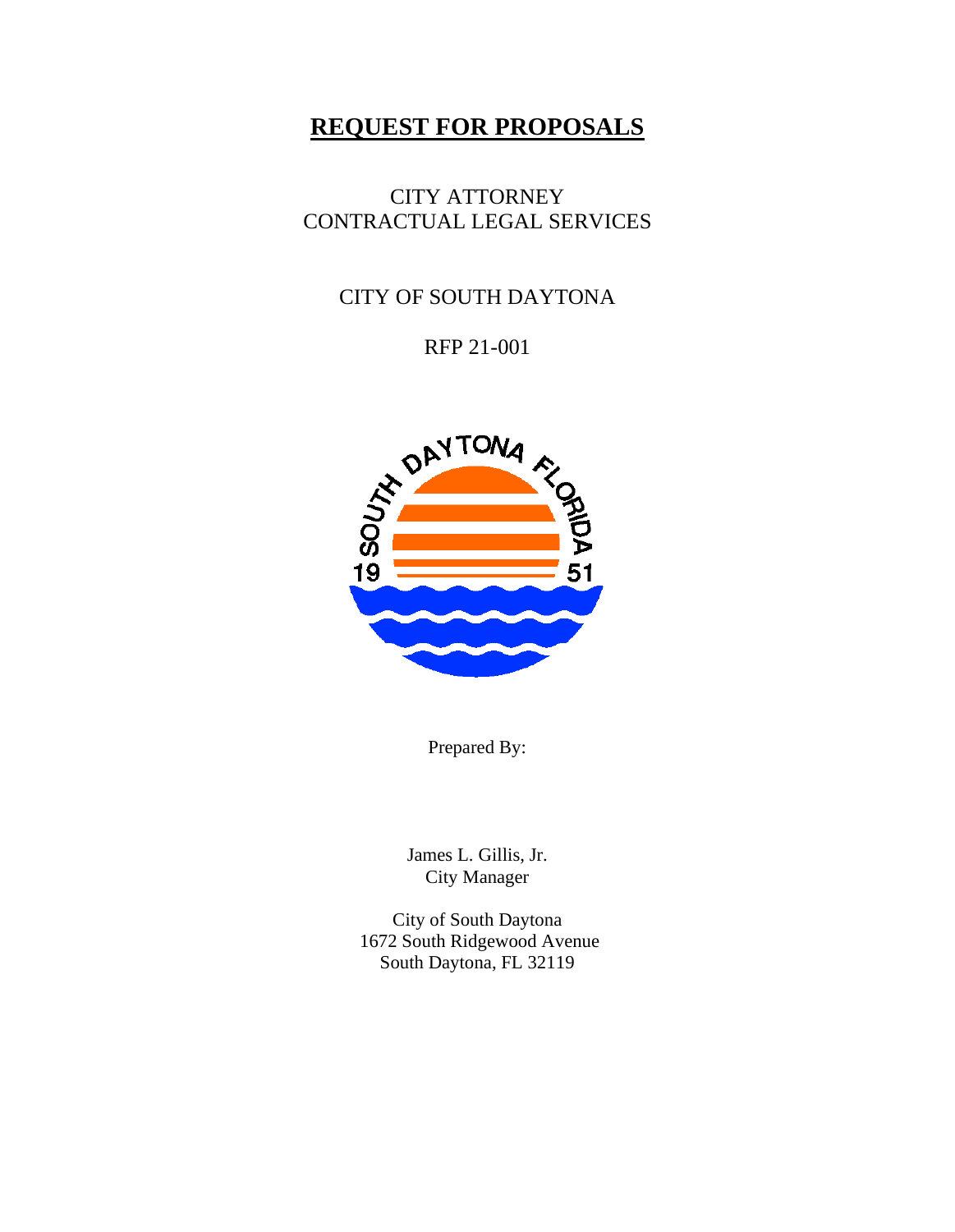# **TABLE OF CONTENTS**

| 3  | <b>Request for Proposals (RFP)</b>                |
|----|---------------------------------------------------|
| 5  | <b>Statement of Purpose</b>                       |
| 5  | City Background and Demographics                  |
| 5  | Detailed Scope of Work                            |
| 6  | <b>RFP</b> Coordinator                            |
| 6  | <b>Contact Prohibition</b>                        |
| 6  | <b>Proposal Requirements</b>                      |
| 10 | <b>Proposal Development Costs</b>                 |
| 11 | Withdrawal of Proposal                            |
| 11 | <b>Selection Process and Contract Negotiation</b> |
| 12 | Appointment / Contract Award / Term of Contract   |
| 12 | <b>Insurance Requirements</b>                     |
| 13 | Regulations                                       |
| 13 | Amendment                                         |
| 14 | Assignment; Subcontracting                        |
| 14 | Liability of Attorney or Firm                     |
| 14 | <b>Equal Employment Opportunity Clause</b>        |
| 15 | Proposal Acknowledgement (Form 1)                 |
| 16 | Drug Free Work Place Certificate (Form 2)         |
| 17 | Public Entity Crimes – Sworn Statement (Form 3)   |
| 18 | Non-Collusion Affidavit (Form 4)                  |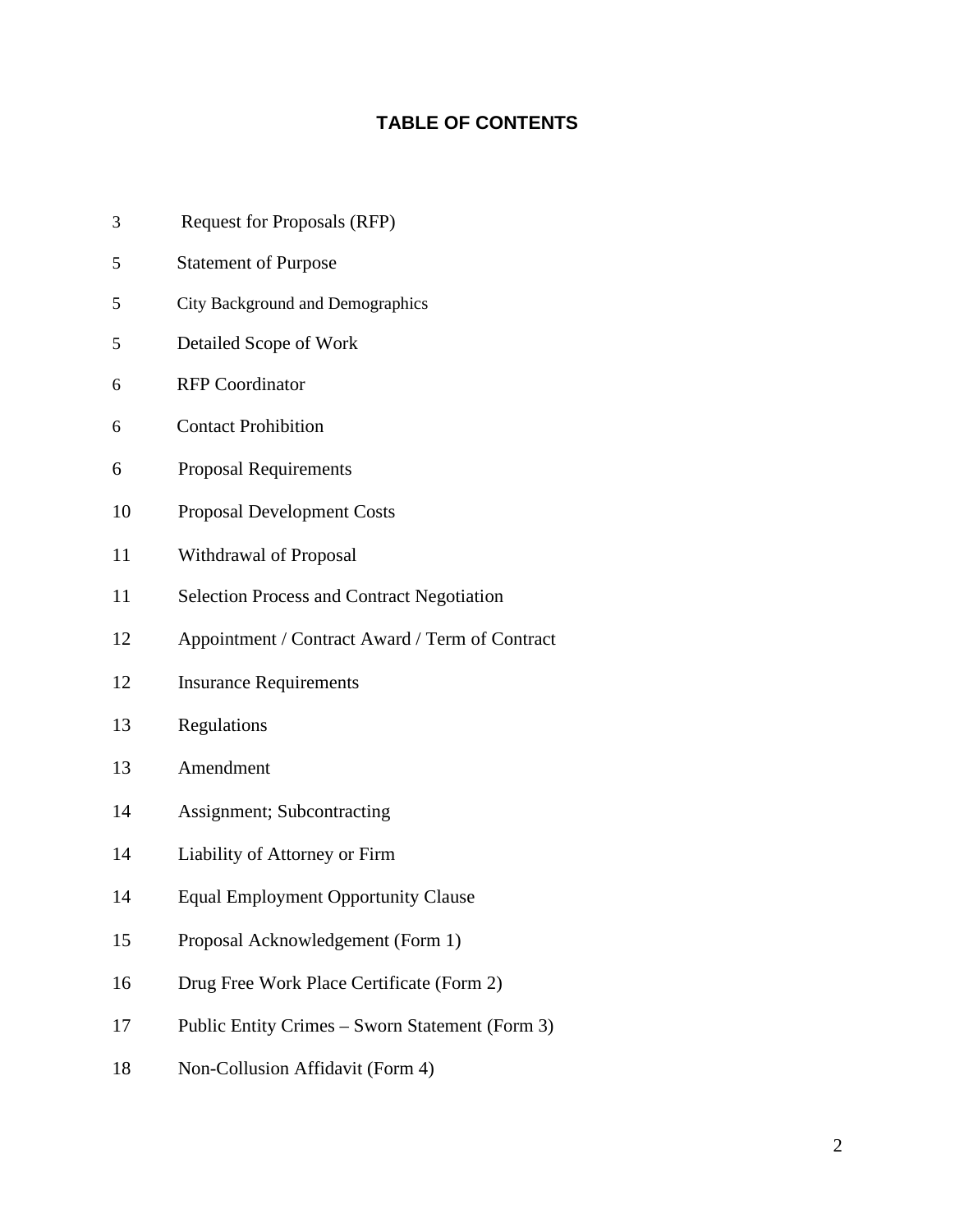#### **REQUEST FOR PROPOSALS (RFP)**

#### **City Attorney Contractual Legal Services**

#### **RFP 21-001**

#### **INVITATION**

The City of South Daytona, Florida does hereby intend to secure a highly qualified and experienced firm or attorney to provide municipal legal services as City Attorney on a contractual basis.

NOTICE IS HEREBY GIVEN that sealed proposals, from experienced and qualified individual attorneys or law firms wishing to serve in the capacity of City Attorney, will be received at the Office of the City Manager, located in City Hall at 1672 South Ridgewood Avenue, South Daytona, Florida, until **2:00 pm on Tuesday, November 10, 2020**. At that time, the submitted proposals will be publicly opened in the Council Chamber Room located inside City Hall. Proposals received after the above time and date will be returned unopened.

Qualified individual attorneys or firms must be knowledgeable in a variety of legal areas including, but not limited to, municipal law, land use and zoning, drafting of and the enforcement of legislation, administrative matters and legal proceedings, charter and code issues, code enforcement, contract law, federal and state laws, constitutional law, litigation in the Florida State and Volusia County court system, municipal leases and agreements, public records and the Sunshine Law.

The scope of work will include, but not be limited to, drafting and reviewing ordinances and resolutions, contract documents and correspondence; assist in review and preparation of agenda items for meetings; provide legal consultation, advice and written opinions to the City Council and City Manager upon request; prepare, review and approve all legal instruments affecting or pertaining to the City; prosecute and defend the City as to all civil complaints, lawsuits and controversies in which the City is a party; assist with the sale or purchase of real property; and review and prepare procurement documents including contracts in accordance with federal, state and local laws.

Required proposal documents pertaining to this request may be obtained at no charge via electronic mail by making a request to the City Manager at [lgillis@southdaytona.org.](mailto:lgillis@southdaytona.org) The documents will also be made available at the Office of the City Manager located inside City Hall at 1672 South Ridgewood Avenue, South Daytona, Florida 32119. Any addenda to these documents will be issued via electronic mail. It is the bidder's responsibility to confirm that all addenda have been received prior to submitting a proposal in response to this request.

The submittals received will be reviewed and ranked by a Selection Committee comprised of City staff and an appointed member of the City Council.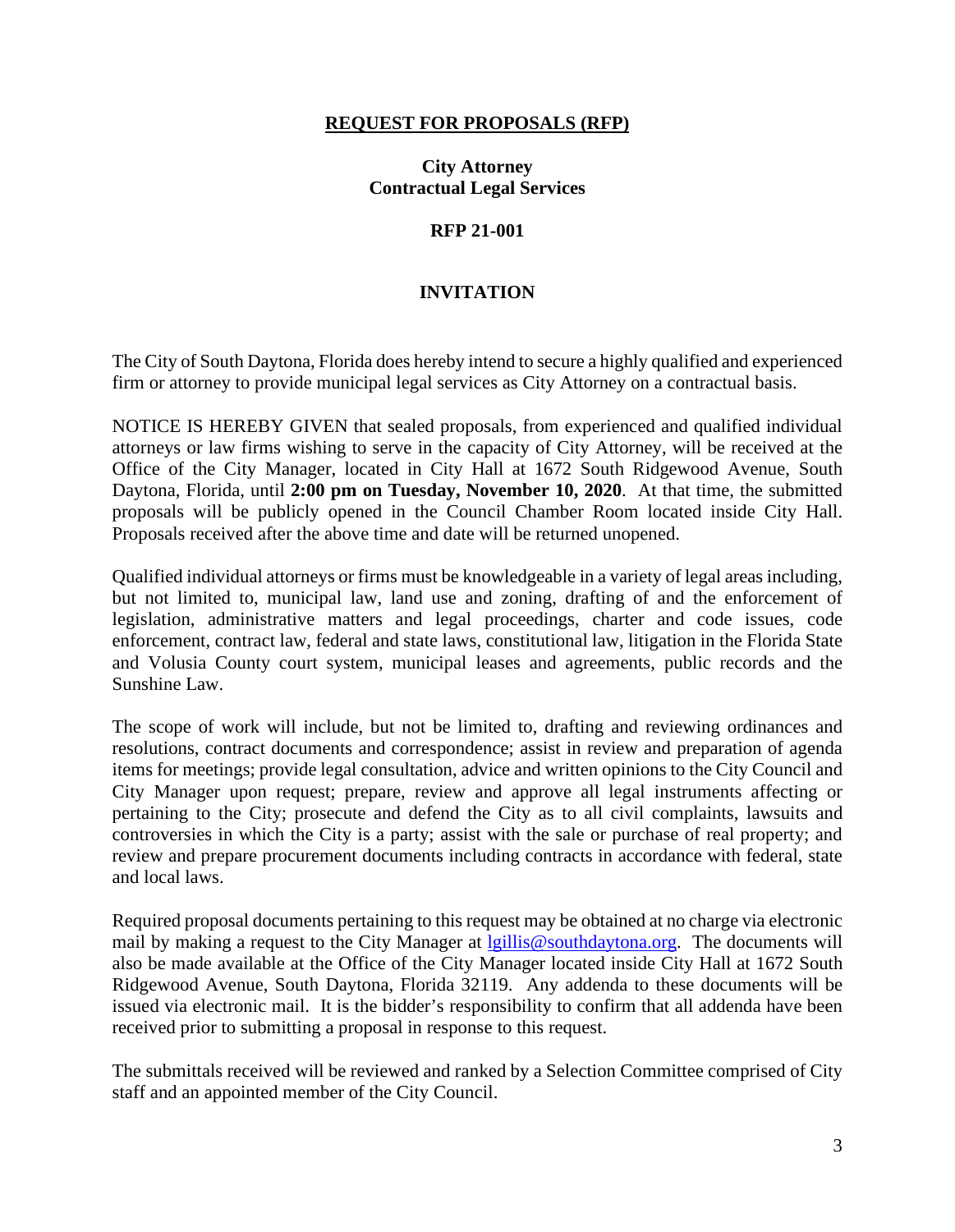The Selection Committee will present its rankings to the South Daytona City Council and seek authorization to negotiate a service contract with the top ranked firm or attorney.

The City reserves the right to reject any or all proposals or any portion thereof, with or without cause, to waive technical errors and informalities and to accept the firm or attorney which, in its judgment, will best serve the City.

The successful respondent will be required to furnish and pay for Certificates of Insurance and meet other requirements as set forth in the proposal documents.

The City of South Daytona is not responsible for the U.S. Mail or private couriers regarding mail being delivered by the specified time so that a bid can be considered. Proposals received by telephone, telegraph, or FAX will not be accepted.

#### CITY OF SOUTH DAYTONA VOLUSIA COUNTY, FLORIDA

By: James L. Gillis, Jr. City Manager

Published on: Wednesday, October 14, 2020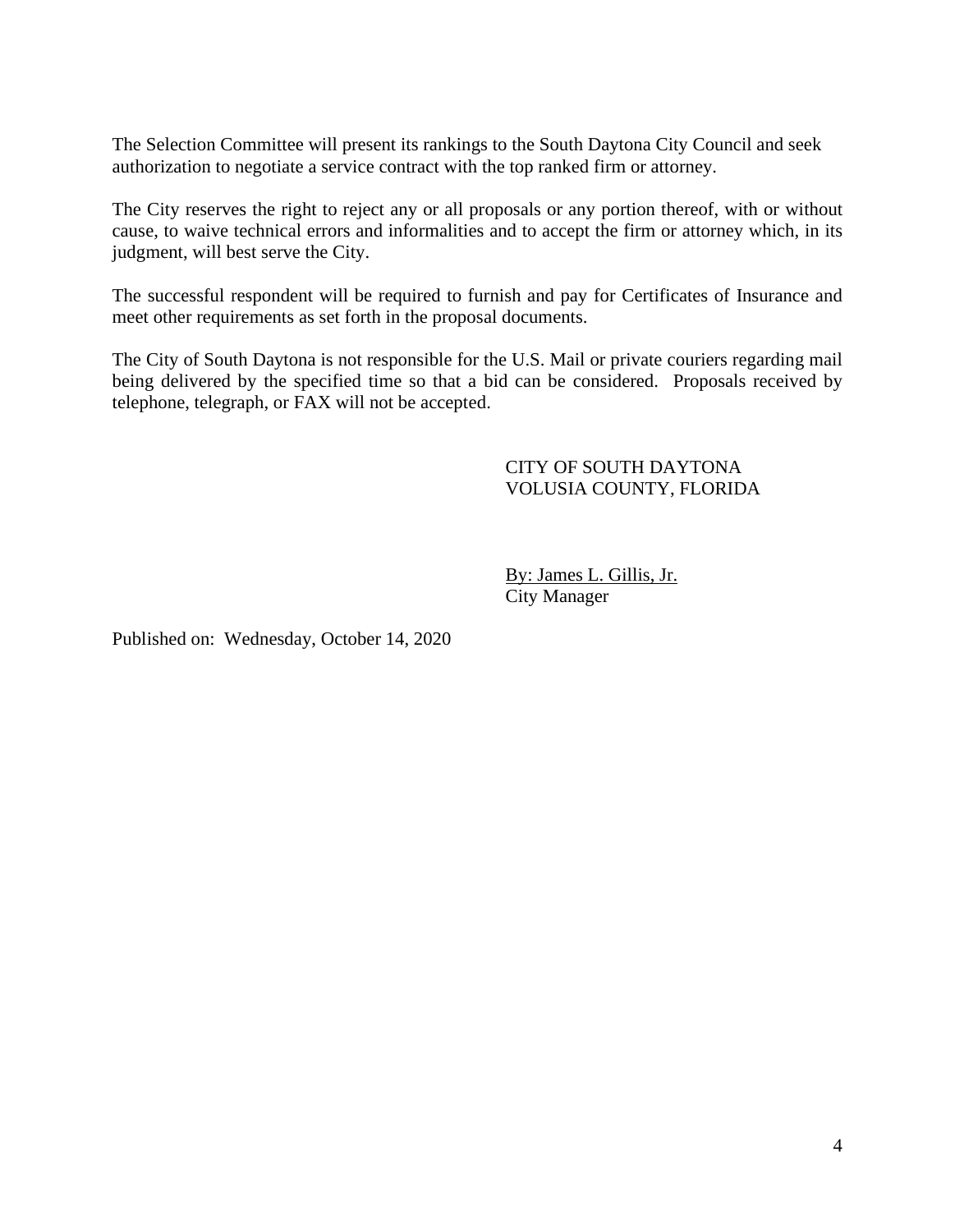### **STATEMENT OF PURPOSE**

The City of South Daytona intends to secure a highly qualified and experienced firm or attorney to provide municipal legal services in the capacity of City Attorney on a contractual basis.

#### **CITY BACKGROUND AND DEMOGRAPHICS**

The City of South Daytona is a community of nearly 13,000 residents located on the picturesque banks of the Halifax River in east Volusia County. With a palm-lined business corridor, the community is predominately residential with a small-town ambience and waterway access that epitomizes the Florida lifestyle. Located near the I-4 and I-95 interchange, big city amenities are just a short drive away. Incorporated on June 18, 1951, the City encompasses four square miles, bordered on the south by Port Orange and Daytona Beach to the north. Its compact size and hometown atmosphere promote a friendly and relaxed quality of life.

The total 2020 budget for the City is \$25 million, with a General Fund budget set at \$11.4 million. Additional demographic information is available from the Comprehensive Annual Financial Report (CAFR) and associated budget documents available at [www.southdaytona.org.](http://www.southdaytona.org/)

### **DETAILED SCOPE OF WORK**

The legal firm or attorney selected by the City Council to provide municipal legal services in the capacity of City Attorney is the primary legal advisor to the City Council and staff and also serves as the Board attorney for the Community Redevelopment Agency (CRAG), Planning and Appeals Board (PAB), Parks, Recreation and ADA Advisory Board (PRAAB) and South Daytona Community Trust (SDCT). The City Attorney is expected to attend all board meetings when held. The City Council typically meets once a month. The remaining boards meet when needed. As necessary, the City Attorney represents the City in judicial and quasi-judicial proceedings including Special Master hearings regarding code enforcement. It is estimated that the selected legal firm or attorney will spend an average of 50 hours per month on their duties as City Attorney for the City of South Daytona.

The City Attorney must provide clear and concise legal advice and consultation as requested or required by the City Council or City Manager. The City Attorney provides legal counsel in drafting, interpreting and implementing ordinances, resolutions and regulations; assists in review and preparation of agenda items for meetings including bid and consultant services procurement; negotiate agreements, leases and contracts as requested; provide legal advice and written opinions to the City Council and City Manager upon request on matters related to their official duties; assists in the drafting and review of the City's Comprehensive Land Use Plan and any amendments to it; renders opinions on legal issues affecting the City, and keeps the City Council and City staff informed of federal, state and local government laws, legislative issues and judicial opinions that could affect the City in any way. The City Attorney is expected to participate in negotiations with other municipalities or governmental agencies. The City Attorney will perform all legal work pertaining to property acquisitions, disposals, easement dedications and right-of-way abandonments.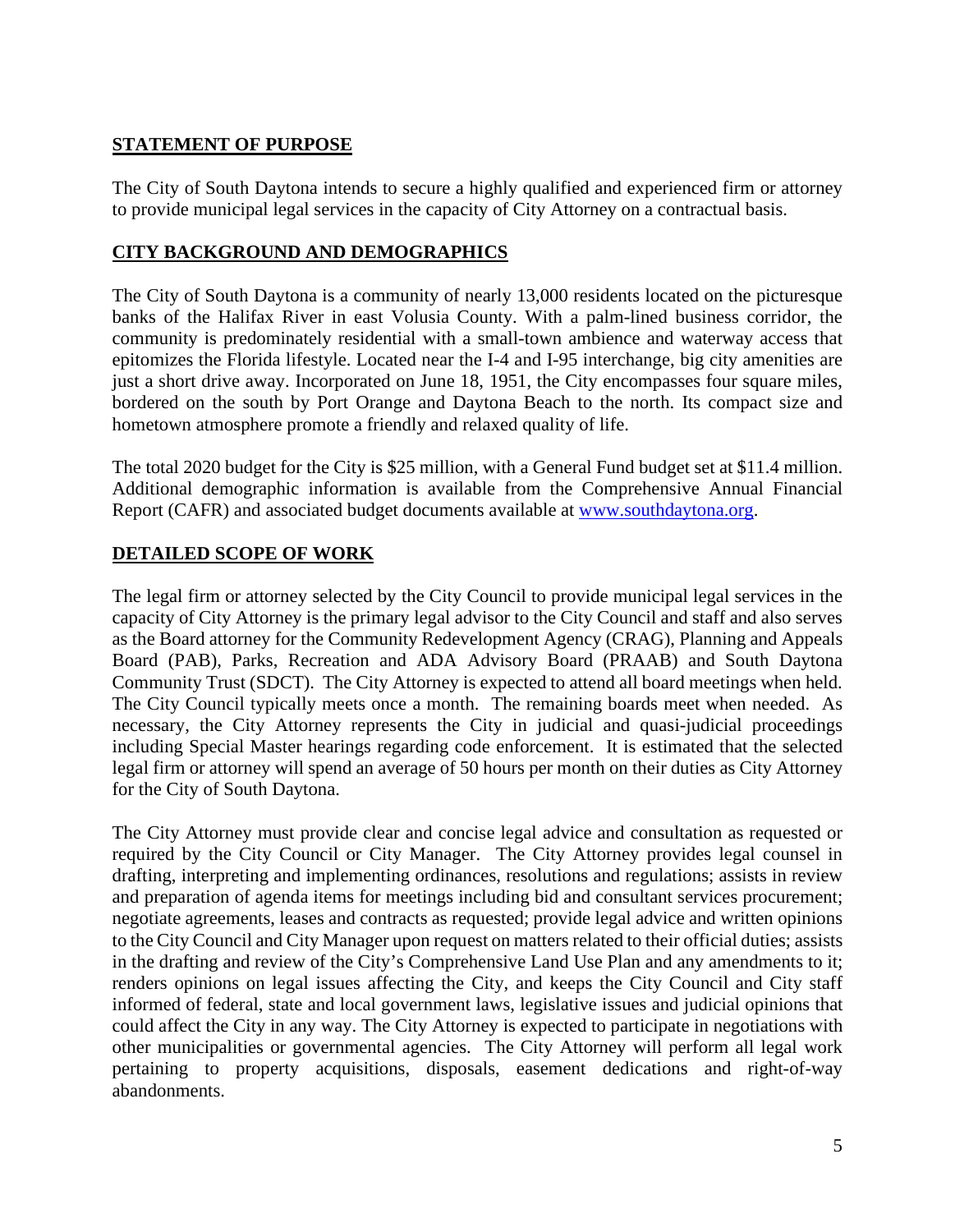The City Attorney will serve as legal representation of the City, its political subdivision, as well as individual councilmembers and other municipal employees who may be named as parties in their official capacities in any legal action as a result of the execution of official duties provided that any such representation does not give rise to a prohibited conflict of interest or the appearance of a conflict. The City Attorney will represent the City in preparation and prosecutions of ordinance violations in court as required. The City Attorney will consult and provide research and written opinions regarding potential risks to mitigate liability.

The City Attorney will provide legal services for such matters not covered above but which necessitates legal advice as required by the City Manager and determined by the City Council. The City Attorney is to maintain files consistent with records management requirements and provide the City Risk Manager and the City Manager copies of all pertinent pleadings and orders in all litigation that the City Attorney is handling.

### **RFP COORDINATOR**

The coordinator for this Request for Proposals (RFP) is:

James L. Gillis, Jr. City Manager [lgillis@southdaytona.org](mailto:lgillis@southdaytona.org)

The City will not respond to oral inquiries. Respondents may submit written (by email only) inquiries regarding this RFP to the coordinator. **Written inquiries must be received by October 30, 2020 to be considered.** The City will record its responses to inquiries and any supplemental instructions in the form of written addenda. All written addenda will be issued through the City's website. **All addendums, including a statement if none are issued, will be posted on the City website on November 2, 2020.** It shall be the responsibility of the Respondent, prior to submitting a proposal, to determine if addenda were issued, acknowledging same, and incorporating them into the proposal.

### **CONTACT PROHIBITION**

All prospective respondents are instructed **NOT** to contact any member of the City of South Daytona City Council or any staff member other than the City Manager, who is the coordinator and designated liaison for this solicitation, regarding this RFP. Any such contact shall be cause for immediate rejection of a submittal.

Oral presentations may be requested by the Selection Committee and City Council which are not prohibited under this paragraph.

### **PROPOSAL REQUIREMENTS**

Respondents will submit one executed original and four copies of the sealed proposal, marked "**Proposal for City Attorney**", containing all required forms that must be received at the Office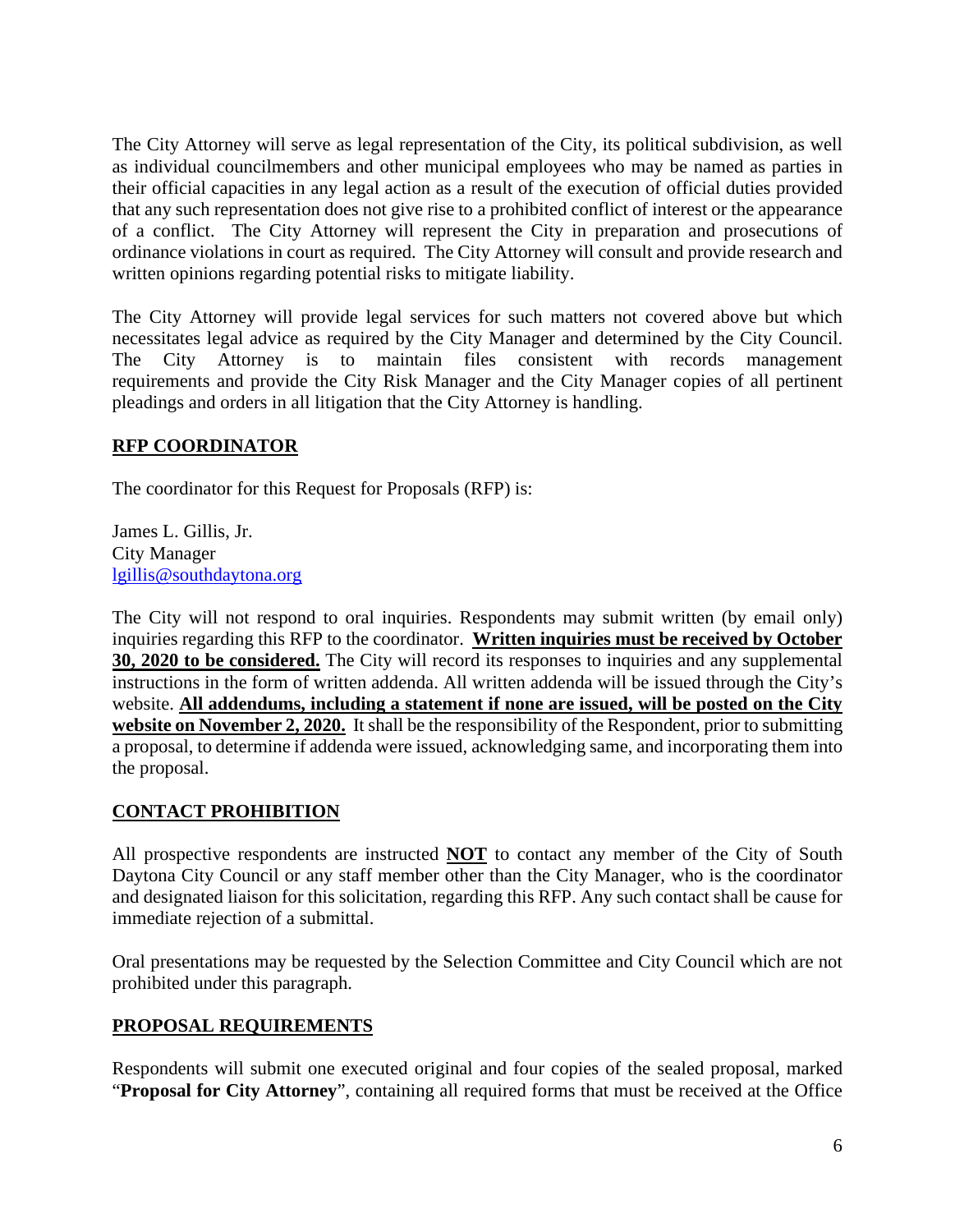of the City Manager, located in City Hall at 1672 South Ridgewood Avenue, South Daytona, Florida, before **2:00 pm on Tuesday, November 10, 2020**. At that time, the submitted proposals will be publicly opened in the Council Chamber Room located inside City Hall. Proposals received after the above time and date will be returned unopened.

Proposals are to be submitted and accompanied by pertinent information relating to the attorney's or legal firm's experience and qualifications. Personnel, availability and capability of a firm or attorney to provide and perform all of the professional services necessary in a complete, effective and timely manner must be shown. In order for a response to be evaluated and considered, all requested information must be submitted with the response. Incomplete responses will be subject to disqualification. Respondents should prepare a straightforward and clear description of the respondent's ability to meet the requirements of the RFP.

The following information will be used for evaluating responses and will be based on considerations as listed below.

Respondent shall address each item specifically in the applicable response. The following information shall be provided in the order detailed. Failure to provide any one part of any section, without appropriate explanation, may result in disqualification of a submittal.

These items are required, but not necessarily scored. In addition to the information and documents requested above, each response shall include the following:

### **1. Title Page and Table of Contents:**

List the RFP subject, the name of the individual attorney or firm, address, telephone number, facsimile, email address, contact person and date. Include a Table of Contents with clear identification of the material included in the submittal by page numbers.

### **2. Identification of Principal and Secondary Representatives:**

For an individual, provide a resumé. For a firm, provide the name of the person who will provide the primary professional legal services to the City (as "City Attorney") and the names of one or more persons who will act in a back-up capacity. Provide resumés of the primary attorney (i.e., person proposing to serve as City Attorney) and of back-up attorneys who will assume responsibilities in the absence of the designated City Attorney. Resumés should include relevant academic training and degrees, description of prior experience in areas identified in the scope of professional services, number of years in practice, years with the firm, areas of responsibility, and other background or experience which may be helpful in evaluating the proposal (board certifications; experience in advising entities on Florida Sunshine and Public Records Laws; legislative and quasi-judicial bodies; Alternative Dispute Resolution (ADR) training, if any, experience and success record of advocacy in mediation and arbitrations, if any; litigation experience and track record, municipal or other public sector experience or any other relevant experience and training).

# **3. Letter of Interest:**

Provide a letter describing the person's or firm's interest and introduction of the response which must be executed by the person or an authorized representative of the firm. The letter should also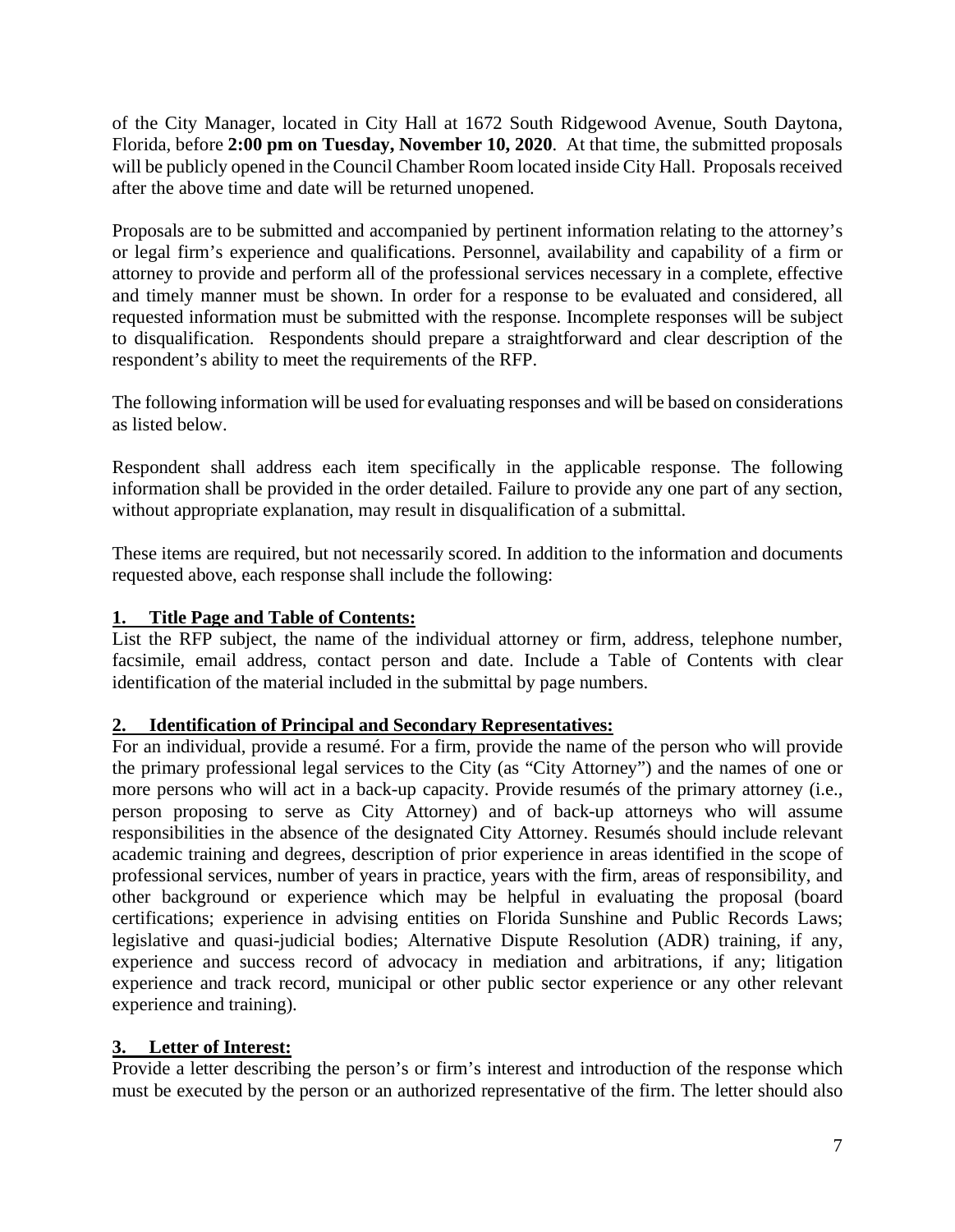include a brief overview of the person's or firm's work history and statement concerning the experience working for or with Florida municipal governments.

# **4. Approach to Providing City Requested Legal Services:**

Provide a description of the person's or firm's approach that will be used and manner in which the respondent proposes to provide legal services to the City, to include, but not limited to, objectives, scope and methodology.

#### **5. Approach to Providing Proactive Legal Services:**

Provide a description of the person's or firm's approach towards providing proactive legal services, which will minimize claims and litigation, and measures that will be used to stay within an established budget.

#### **6. Experience, Qualifications and References (City Attorney/Firm and Proposed Staff):**

The individual or the primary designated attorney and back-up attorneys must possess experience in the practice of Florida municipal law and in representing Florida municipal governments. A person or the designated attorneys in a firm must be licensed to practice law in Florida and be in good standing with the Florida Bar Association.

The person or the primary designated attorney in the firm must have a Juris Doctor (JD) degree and be licensed to practice law in Florida. For an individual, a minimum of ten (10) years of increasingly responsible legal experience in the practice of Florida municipal law is required. For a firm, a minimum of ten (10) years' experience in Florida in the practice of Florida municipal law is required.

Any other attorney(s) intended to serve as a back-up attorney(s) must also have a Juris Doctor (JD) degree and be licensed to practice law in the State of Florida, and must have at least seven (7) years' experience practicing in the field of Florida municipal governmental law.

Experience of attorneys should include representing Florida municipal governments in facets of daily government. Board Certification by the Florida Bar in the field of City, County and Local Government Law is helpful, but is not required.

The individual or the primary designated attorney and each back-up attorney(s) in the firm must disclose and describe any and all bar grievances, disciplinary actions or investigations, and ethics actions or investigations, as well as the results of each of the foregoing. The City will conduct a background check on selected candidates.

Provide the information above for any other personnel, if applicable.

### **7. Compensation or Fee Proposal:**

Identify, in the response, the compensation or fees sought and, if applicable, the methodology to be used for charging the City on a monthly basis. It is estimated that the selected legal firm or attorney will spend an average of 50 hours per month on their duties as City Attorney for the City of South Daytona. The City is requesting fees to be submitted for at least one of the following options: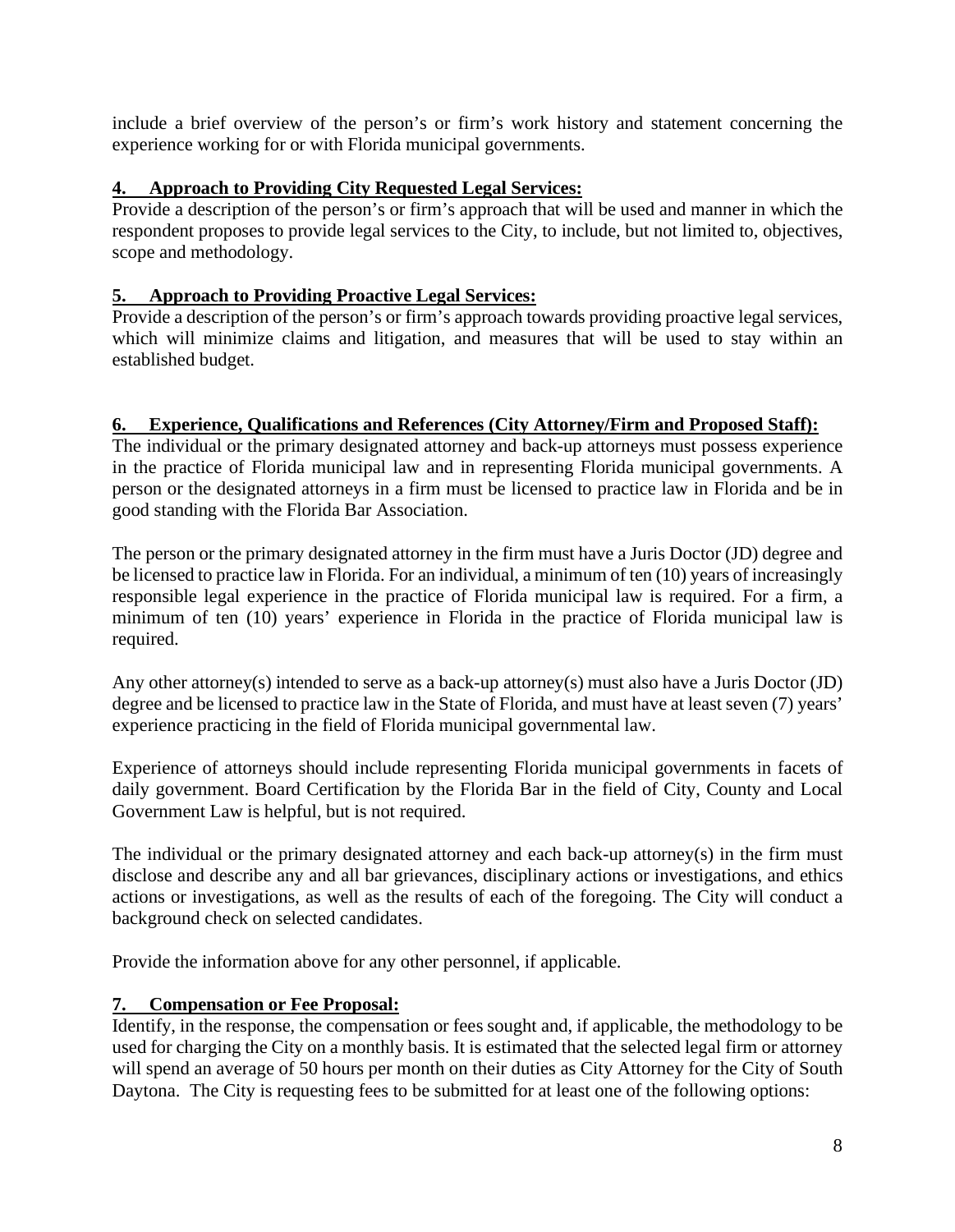Option "A" – retainer/fixed fee cap (with a complete and detailed explanation of what it covers and what is not covered) plus hourly fees for litigation, special projects, or both, if not covered by a retainer. Please quote a fixed retainer fee to be charged for general governmental services and identify the items that are to be covered by the retainer. Also, clearly note any items the firm would not provide as part of the retainer services and that the firm prefers to bill on an hourly basis. Be specific. If there are any services routinely performed at no cost, list those services.

Option "B" – hourly fees for all work (no retainer/fixed fee). Please specify the dollar amount of hourly fees and costs the firm will charge for providing legal services to the City. For the hourly fees portion of the proposal, the firm should identify the hourly rate of the person to be designated as the City Attorney and the hourly rate of each back-up attorney and support personnel, such as paralegals. Identify the minimum increment of time billed for each service (e.g., telephone calls, correspondence, conferences).

Option " $C$ " – Respondent's choice. Clearly and thoroughly explain any billing methodology respondent wishes to propose. Use any combination of retainer and hourly rates that the respondent chooses to deliver the requested services.

In either option, the City will not pay for meals, lodging, travel time or mileage.

#### **8. Litigation:**

Provide a list of all judgments or lawsuits against the individual person or each firm attorney to be assigned to provide services, including the nature of each judgment or lawsuit and its resolution. Provide a list of all lobbyist(s) employed by the firm, and the local agencies, entities and general areas before which and in which they lobby.

#### **9. Conflict of Interest/Ethical Considerations:**

List any clients currently represented by respondent that could cause a conflict of interest with responsibilities to the City. Describe how the respondent will resolve these and any future conflicts of interest.

List any potential conflicts of interest or ethical considerations related to representation or affiliation with any boards, organizations, committees, clients or any other entities.

Provide a list of other municipalities and other governmental entities currently being represented by the respondent.

Identify any potential conflicts of interest that the attorney or firm currently has or might incur while rendering services and how they will be resolved. For example, if the firm or attorney has represented a councilmember or city staff member or their interests in the past, this should be disclosed along with how the representation was resolved.

### **10. Location:**

Provide the address of the primary office of the firm that will be providing legal services to the City. Provide a list and description of ownership, office location and principal office where the majority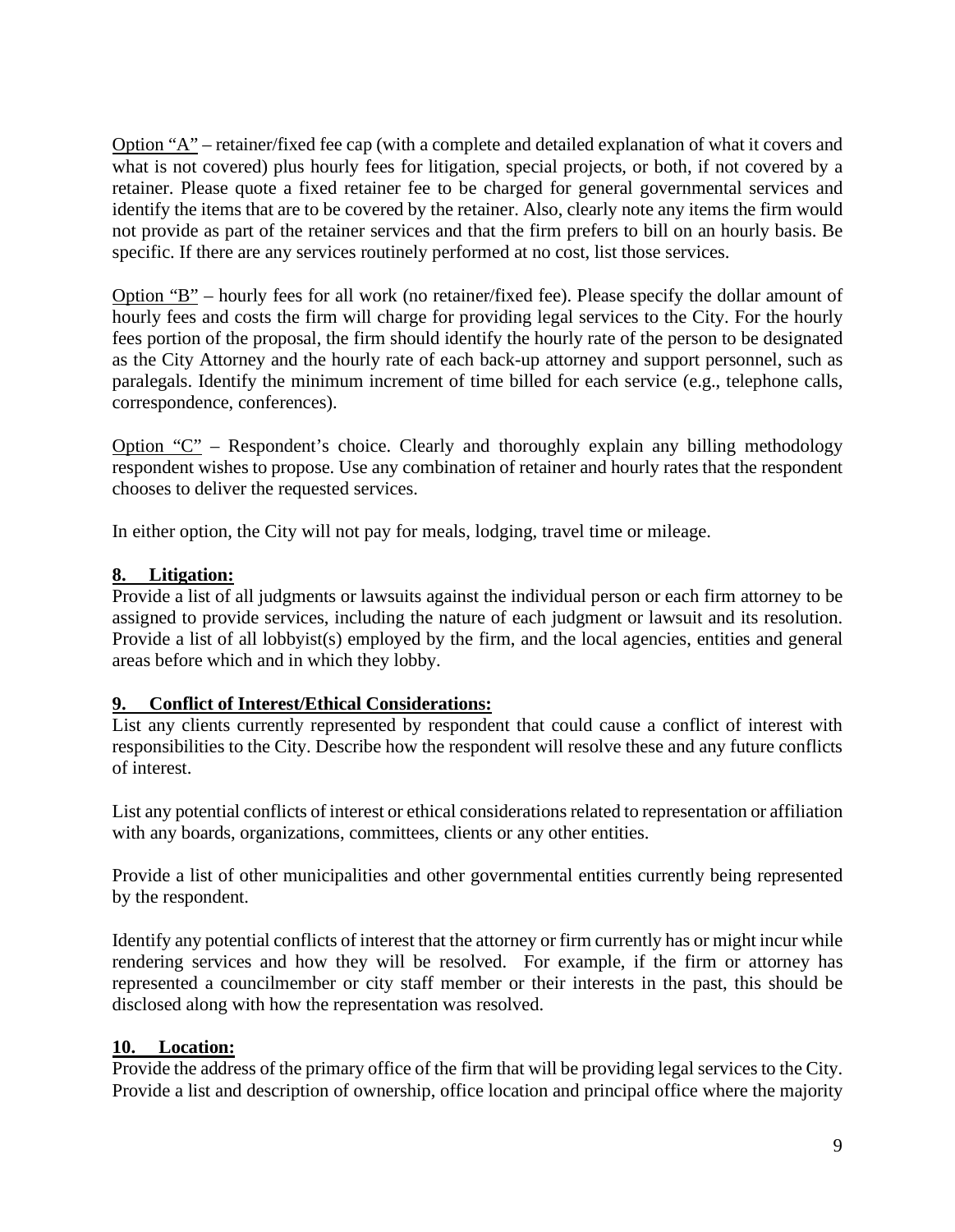of the City's work will be performed and contact information.

# **11. References:**

Provide a list of five (5) references. Include contact names, titles, firm, government or company names, telephone numbers and email addresses.

# **12. Work Load:**

For a firm, confirm that there will be no scheduling commitments on the part of the primary and back-up designees that will conflict with the meeting schedules for the City.

# **13. Certificate of Good Standing:**

Respondents must be members in good standing with the Florida Bar to be eligible to perform the professional services required for this RFP. Evidence of such registration must be included with a submission. A "Certificate of Good Standing" is available on-line at www.floridabar.org through the members' portal under the "Additional Links" section on each member's page.

### **14. Proposal Acknowledgement (Form 1):**

The proposal acknowledgement form, attached as Form 1, must be signed by an authorized agent.

# **15. Drug Free Workplace (Form 2):**

The City of South Daytona is a Drug Free Workplace. It is a requirement that the attached Drug Free Workplace, attached as Form 2, be signed and returned with this response.

### **16. Public Entity Crimes Statement (Form 3):**

Pursuant to Subsections 287.133(2) and (3), F.S., "a person or affiliate who has been placed on the convicted vendor list following a conviction for a public entity crime may not submit a bid, proposal, or reply on a contract to provide any goods or services to a public entity; may not submit a bid, proposal or reply on a contract with a public entity for the construction or repair of a public building or public work; may not be awarded or perform work as a contractor supplier, subcontractor, or consultant under a contract with any public entity; and may not transact business with any public entity in excess of the threshold amount provided in s. 287.017 for CATEGORY TWO (currently, \$35,000.00) for a period of 36 months following the date of being placed on the convicted vendor list". It is a requirement that the attached Public Entity Crimes Statement, attached as Form 3, be signed and returned with this response.

# **17. Non-Collusion Affidavit (Form 4)**

It is a requirement that the attached Non-Collusion Affidavit of Prime Respondent form, attached as Form 4, be signed, notarized and returned with this response.

# **PROPOSAL DEVELOPMENT COSTS**

The City shall not be liable for any expense incurred in connection with the preparation or submission of a response to this RFP. The Respondent shall prepare a response with the understanding that no claim for reimbursement shall be submitted for the expense of preparation, submittal or presentation of a response.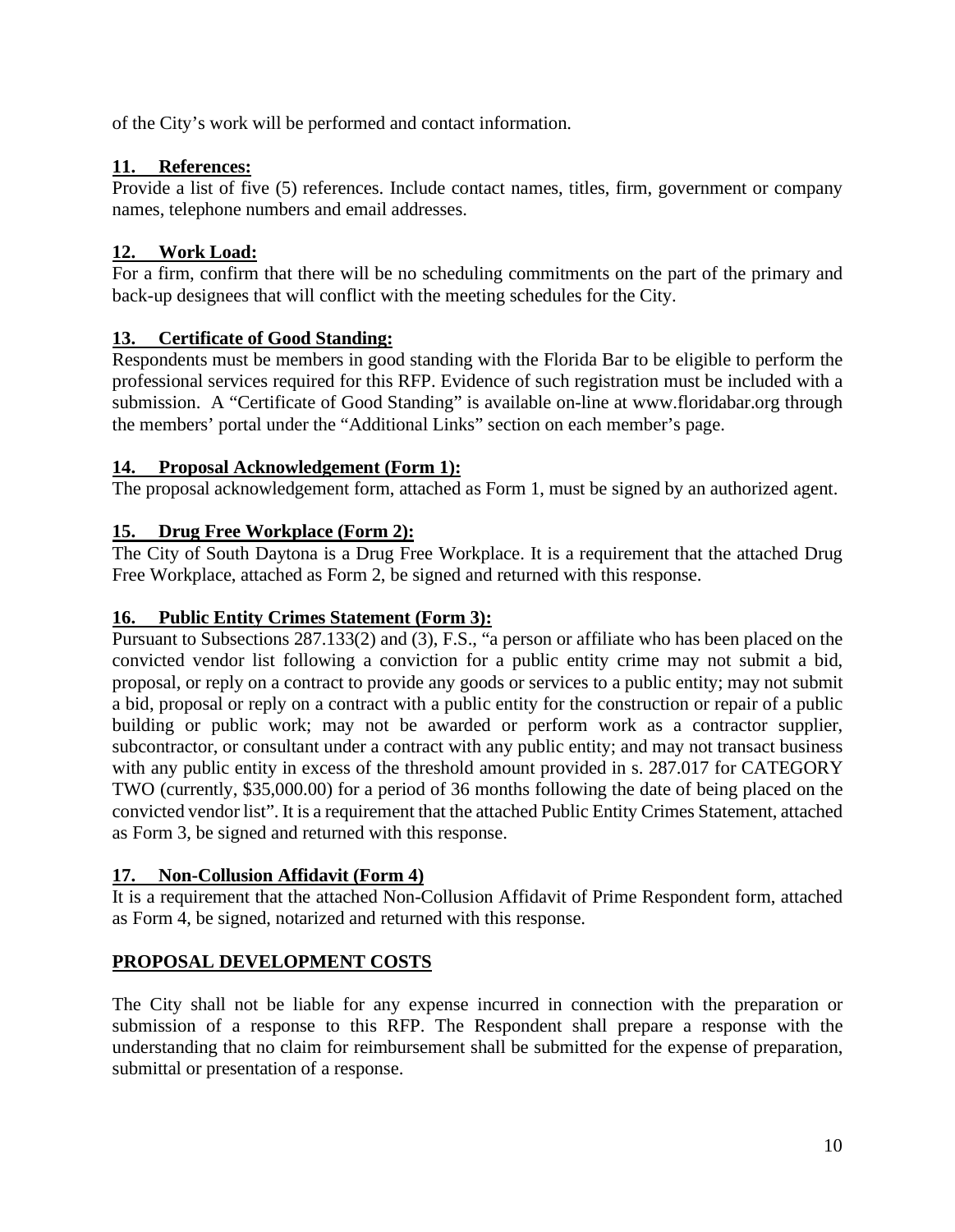### **WITHDRAWAL OF PROPOSAL**

No proposal shall be withdrawn for a period of ninety (90) calendar days from the proposal opening date.

### **SELECTION PROCESS AND CONTRACT NEGOTIATION**

The submittals received will be ranked by a Selection Committee comprised of City staff and an appointed member of the City Council. The Selection Committee will present its rankings to the South Daytona City Council, recognize the top three legal firms or attorneys and recommend that staff negotiate a contract for municipal legal services in the capacity of City Attorney beginning with the highest ranked first. In the event City staff cannot negotiate a satisfactory contract with the number one ranked legal firm or attorney, negotiations shall begin with the second ranked respondent. This process will be repeated, each time moving to the next ranked respondent. If the third legal firm or attorney cannot be negotiated with successfully, the legal services contract is to be reevaluated and considered for re-advertising.

All responses will be screened to ensure that all qualifications and requirements of the RFP are met. The Selection Committee and City Council may conduct oral interviews with respondents as deemed necessary, regarding a respondent's qualifications, experience, references, compensation sought and approach in providing legal services. Respondents are advised, and should take into account in the preparation of a response, that the evaluation for the respondent's qualifications shall include, but is not limited to, consideration of the respondent's experience in Florida municipal law and availability, capabilities and retainer or hourly billing rate or other compensation sought.

The City reserves the right to reject any or all proposals or any portion thereof, with or without cause, to waive technical errors and informalities and to accept the legal firm or attorney which, in its judgment, will best serve the City.

The information listed in the RFP is to establish quality standards, not to limit competition. The respondent may offer any alternate which meets or exceeds the quality of specifications for any item or service. If proposals are based on equivalent services, indicate on the response form the deviations submitted in enough detail information for the Selection Committee to make an honest determination.

The City Council shall be the final judge as to the merits of the proposals received, and the resulting appointment or contract. The City Council decision will be final.

The City reserves the right to accept or reject any or all submissions, to accept all or any part of a submission, to waive irregularities and technicalities, to request a resubmission, if it is deemed in the best interest of the City and to terminate the RFP process at any time. The City, in its sole discretion, may expand the scope of work to include additional requirements. The City reserves the right to investigate a response as it deems necessary, and to determine the ability of any respondent to perform the work or services requested. The respondent upon request shall provide information the City deems necessary in order to make a determination. The City, in its sole discretion, may retain other attorneys, firms or both for specialized tasks and services if it determines such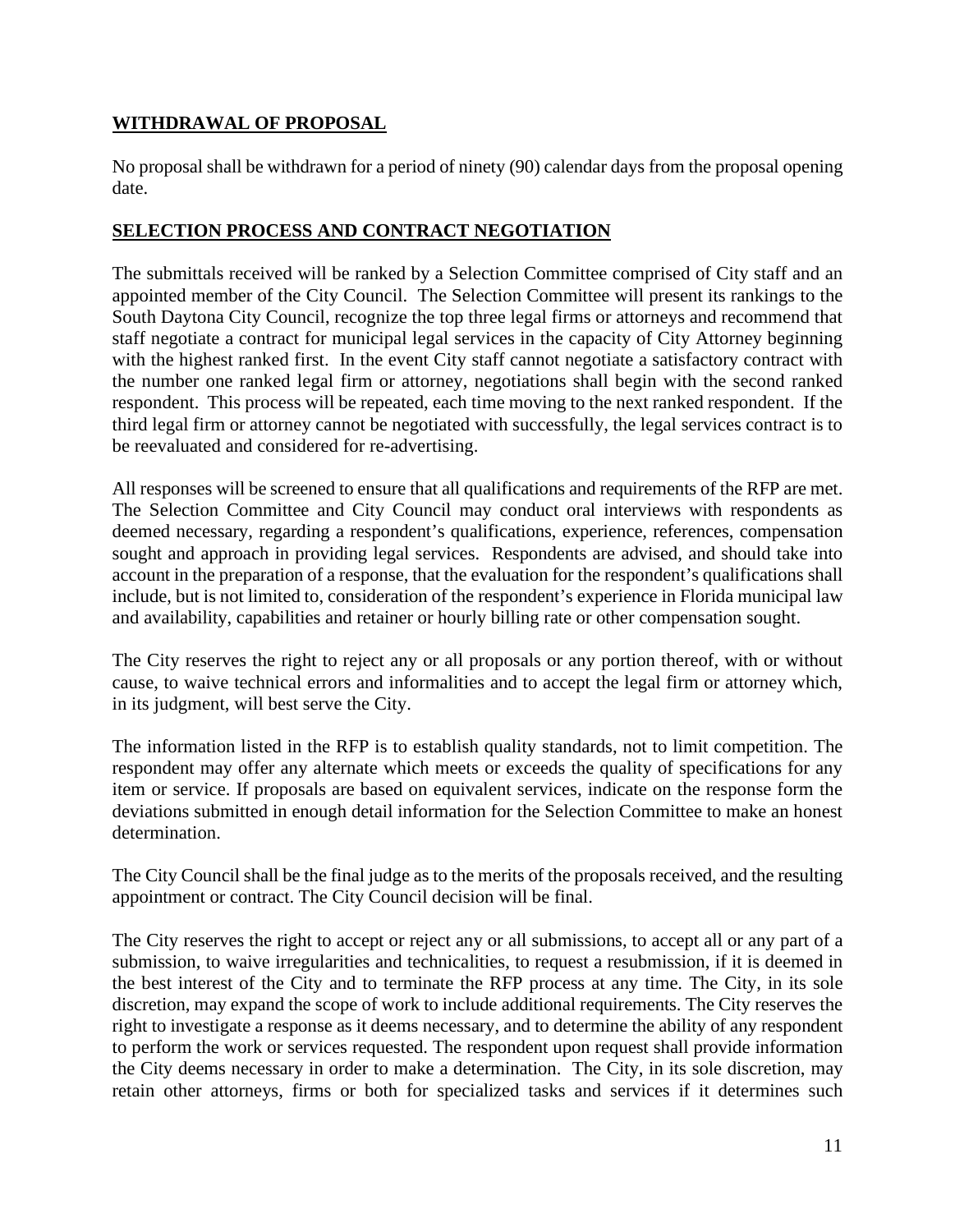arrangements are in the City's best interest. The City reserves the right to negotiate fee proposals, terms and conditions in an appointment or a contract.

### **APPOINTMENT / CONTRACT AWARD / TERM OF CONTRACT**

The City Attorney is appointed by and serves at the pleasure of the City Council pursuant to a Resolution. The contract term will be for five (5) years with three 1-year renewals possible upon mutual agreement between the selected legal firm or attorney and the City of South Daytona. All renewals must be executed by both parties prior to the expiration date of the contract. The contract can be cancelled at any time through simple majority vote of the City Council.

The City reserves the right to appoint or designate one person to serve as the City Attorney or to award a contract to the most qualified firm, as determined by the City Council. The term of any contract shall commence upon signing.

The contract to be awarded is subject to negotiation and can be modified by the City Council. Respondents understand that this RFP does not constitute an appointment or a contract with a respondent. A proposal is not binding until proposals are reviewed, accepted, and an appointment is made, or a contract is executed by the parties.

A contract awarded or appointment made may not be exclusive. The City reserves the right to appoint a person or contract with a firm for specialized legal services, as deemed necessary.

### **INSURANCE REQUIREMENTS**

If an individual is selected, insurance as specified below shall not be required, except as to the individual's personal automobile coverage and professional liability insurance, as further described below.

Before performing any services, a firm or attorney shall procure and maintain, during the life of the agreement or service the insurance listed below, unless otherwise specified. The policies of insurance shall be primary and written on forms acceptable to the City and placed with insurance carriers having a financial strength of "A, VII" as rated by A.M. Best, and approved and licensed by the Insurance Department of the State of Florida.

- 1. Workers' Compensation: Firms shall supply proof of coverage to apply for all of the Firm's employees at the statutory limits provided by state and federal laws. The policy must include Employers' Liability with a limit of \$100,000 each accident; \$100,000 each employee and \$500,000 policy limit for disease. Waiver of Subrogation in favor of the City of South Daytona is required. Single attorney respondents are not required to have this type of insurance.
- 2. Professional Liability Insurance: For a firm or single attorney, professional liability or malpractice or errors and omissions insurance shall be purchased and maintained with a minimum \$1,000,000, per occurrence, for the engagement, with a \$2,000,000 policy-term aggregate. If claims-made coverage is provided, coverage must apply during the entire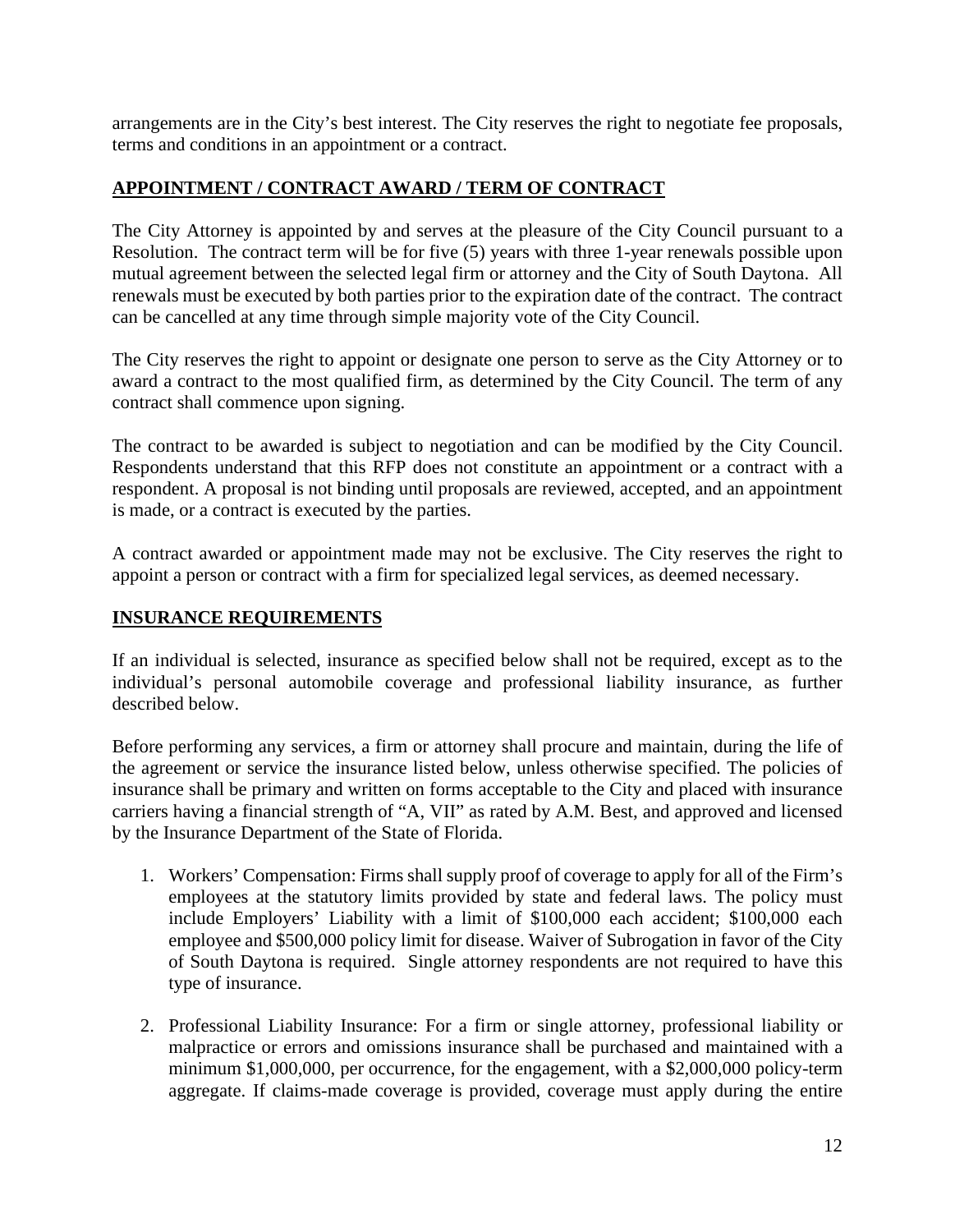contract term and for three (3) years following contract expiration or termination.

- 3. Comprehensive Commercial General Liability Insurance: For a firm, minimum \$1,000,000 each occurrence; \$2,000,000 general aggregate; \$1,000,000 products and completed operations. Aggregate must apply separately to an agreement. Occurrence form required. City of South Daytona is to be included as Additional Insured. Single attorney respondents are not required to have this type of insurance.
- 4. Automobile Insurance: A firm shall supply proof of commercial policy and individuals shall supply proof of current auto coverage, to include all vehicles owned and leased, with limits of not less than \$1,000,000 per each accident and for property damage and bodily injury, with contractual liability coverage for all work performed under this Agreement. If an individual attorney is selected, Automobile Insurance coverage, as specified above, is required with limits of not less than \$300,000.

A Certificate of Insurance is to be issued to the City and current Certificates are required to be on file during the term of the appointment or contract. All policies must provide at least ten (10) days' notice of non-renewal or cancellation to the City. If policies do not contain such a provision, respondent shall be responsible to provide such notice directly to the City. All certificates of insurance must be on file with and approved by the City Risk Manager before commencement of any work activities under an appointment or contract.

The selected individual or firm shall be solely responsible for payment of all premiums for insurance. Any and all deductibles related to the above referenced policies are to be the responsibility of the selected individual or firm. Insurance is considered primary for any loss, regardless of any insurance maintained by the City. The selected individual or firm is responsible for all insurance policy premiums, deductibles, SIR (self-insured retentions) or any loss or proportion of any loss that is not covered by any available insurance policy.

If the selected individual or firm cannot produce the required insurance coverage, the City may cease negotiations with that individual or firm and commence negotiations with the next ranked individual or firm. The City shall retain the right to review and modify, at any time, coverages, forms, and amounts of insurance.

# **REGULATIONS**

Violation of any local, state or federal law in the performance of the appointment or contract shall constitute a material breach of the appointment or contract.

# **AMENDMENT**

The individual attorney or firm selected understands and agrees that a resolution adopted by the City Council for an appointment or the contract awarded to a firm constitutes the sole and complete understanding between the parties and supersedes all other or prior agreements between them, whether oral or written with respect to the subject matter. No amendment, change, or addendum to the resolution or contract is enforceable, unless agreed to in writing by both parties and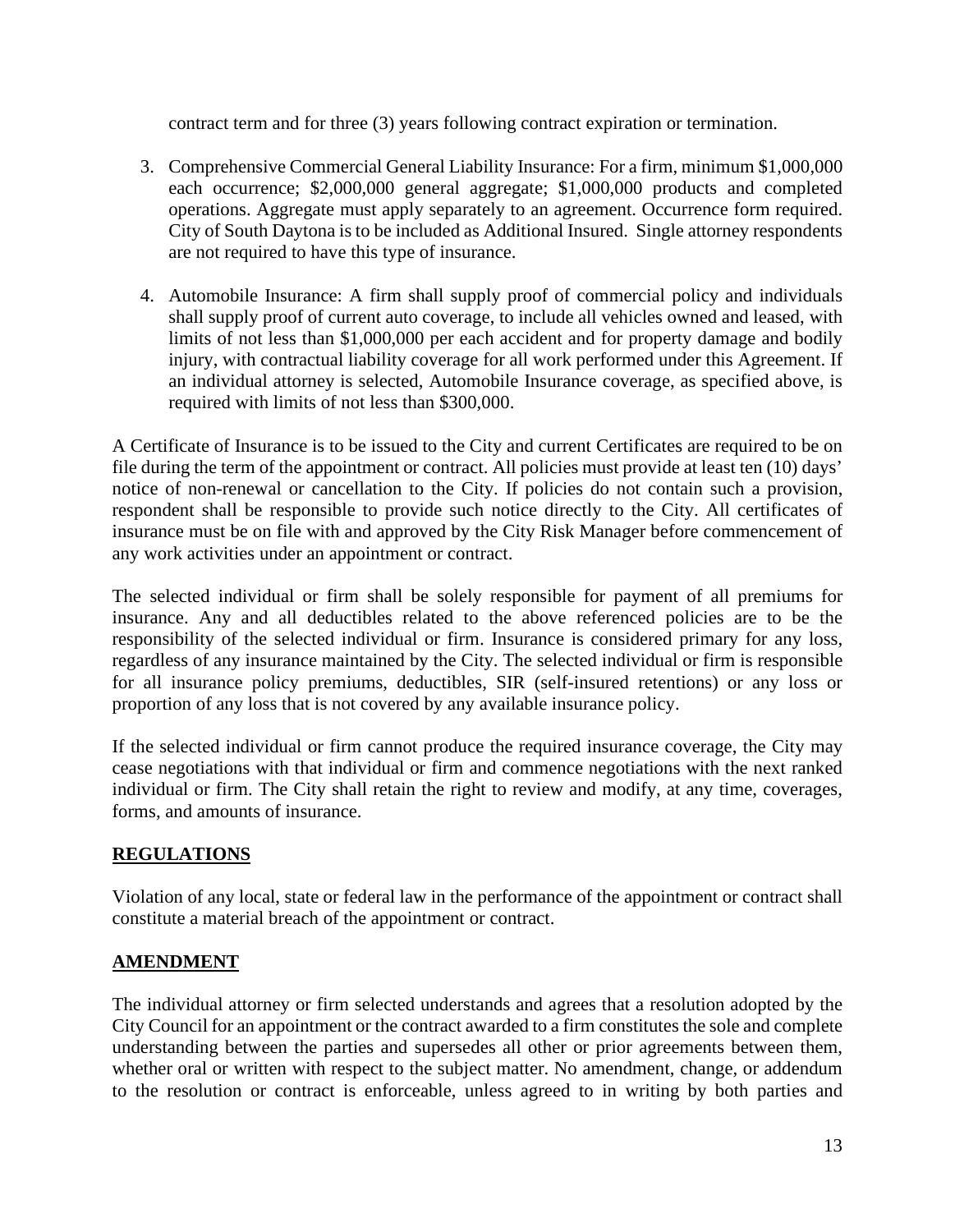incorporated into a resolution or contract.

### **ASSIGNMENT; SUBCONTRACTING**

The selected attorney or firm shall not assign or subcontract any interest in the appointment or contract and shall not transfer any interest in it (whether by assignment, subcontract or otherwise) without the prior written consent of the City Council, provided, however nothing contained in this provision by way of prohibition shall prohibit a selected firm's routine assignment of tasks and positions among employees provided to perform work; furthermore, in no event shall such nonprohibited internal assignments or changes in positions affect the specific appointment of the City Attorney.

# **LIABILITY OF ATTORNEY OR FIRM**

The individual attorney or firm shall indemnify and hold harmless the City, its City Councilmembers, officers and employees, from all liabilities, damages, losses and costs (including, but not limited to, reasonable attorney fees and court costs, whether such fees and costs are incurred in negotiations, at the trial level or on appeal, or in the collection of attorney fees), to the extent caused by the negligence, recklessness, or wrongful conduct of the person or firm's attorneys, officers, employees, agents, and other persons employed or utilized by the firm in the performance of or the failure to perform the contract.

In the event of a claim, the City shall promptly notify the firm in writing by prepaid certified mail (return receipt requested) or by delivery through any nationally recognized courier service (such as Federal Express or UPS) which provides evidence of delivery, at the address provided for receipt of notices in the contract.

The City shall provide available information and assistance that the person or firm may reasonably require regarding any such claim. The agreement for indemnification shall survive termination or completion of the appointment or contract.

Nothing in the appointment or contract shall be deemed to affect the rights, privileges and immunities of the City, as set forth in Florida Statutes, Section 768.28.

### **EQUAL EMPLOYMENT OPPORTUNITY CLAUSE**

The City of South Daytona, in accordance with the provisions of Title VII of the Civil Rights Act of 1964 (78 Stat. 252) and the regulations of the Department of Commerce (15 CFR, Part 8) issued pursuant to such Act, notifies all Respondents that it will ensure that in any appointment or contract entered into pursuant to this solicitation, minority business persons or enterprises will be afforded full opportunity to submit proposals in response to this solicitation and will not be discriminated against on the ground of race, color, religion, national origin, sexual orientation, or age in consideration for an award.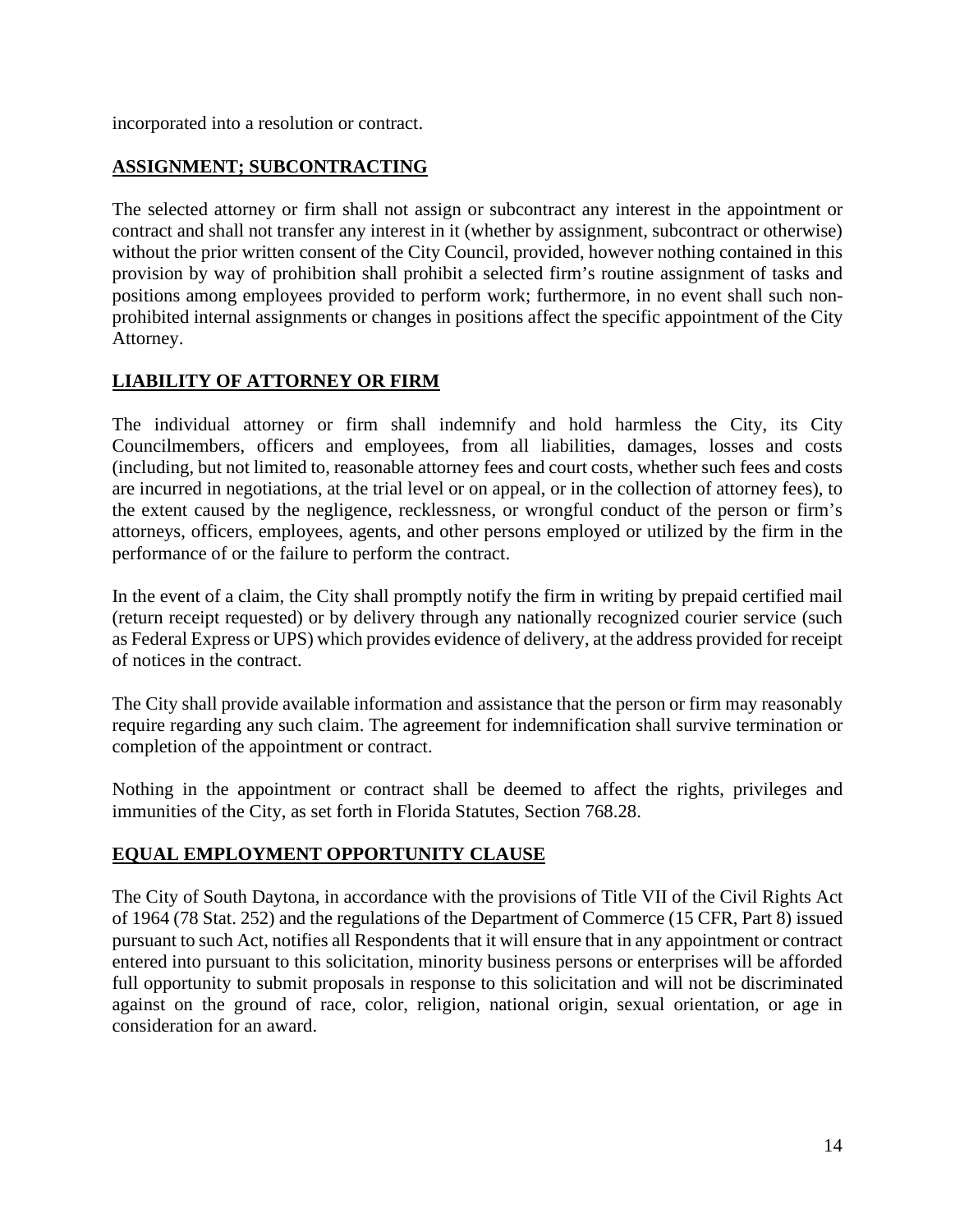#### **PROPOSAL ACKNOWLEDGEMENT (FORM 1)**

I, the undersigned, do hereby agree to all terms and conditions set forth within this RFP. I attest by way of my signature below that I am authorized by the company I represent to enter information pertinent to a final contract. I further state the information within this qualification statement is true and not a sham nor misrepresentation of the service or reputation and abilities of my company.

I \_\_\_\_\_\_\_\_have, \_\_\_\_\_\_\_\_ have not examined the necessary documents prior to presenting my proposal. Company: Address: \_\_\_\_\_\_\_\_\_\_\_\_\_\_\_\_\_\_\_\_\_\_\_\_\_\_\_\_\_\_\_\_\_\_\_\_\_\_\_\_\_\_\_\_\_\_\_\_\_\_\_\_\_\_\_\_\_ \_\_\_\_\_\_\_\_\_\_\_\_\_\_\_\_\_\_\_\_\_\_\_\_\_\_\_\_\_\_\_\_\_\_\_\_\_\_\_\_\_\_\_\_\_\_\_\_\_\_\_\_\_\_\_\_\_ \_\_\_\_\_\_\_\_\_\_\_\_\_\_\_\_\_\_\_\_\_\_\_\_\_\_\_\_\_\_\_\_\_\_\_\_\_\_\_\_\_\_\_\_\_\_\_\_\_\_\_\_\_\_\_\_\_ Telephone:  $(\_$ )  $\_$   $\_$  fax:  $(\_$ ) Email: \_\_\_\_\_\_\_\_\_\_\_\_\_\_\_\_\_\_\_\_\_\_\_\_\_\_\_\_\_\_\_\_\_\_\_\_\_\_\_\_\_\_\_\_\_\_\_\_\_\_\_\_\_\_\_\_\_ Individual or Type of Business (Corporation, Partnership, Other (Specify): \_\_\_\_\_\_\_\_\_\_\_\_\_\_\_\_\_\_\_\_\_\_\_\_\_\_\_\_\_\_\_\_\_\_\_\_\_\_\_\_\_\_\_\_\_\_\_\_\_\_\_\_\_\_\_\_\_\_\_\_\_\_\_\_\_\_\_\_\_ Tax ID Number (FEIN/SSN): \_\_\_\_\_\_\_\_\_\_\_\_\_\_\_\_\_\_\_\_\_\_\_\_\_\_\_\_\_\_\_\_\_\_\_\_\_\_\_\_\_\_\_\_\_ Authorized Signature: \_\_\_\_\_\_\_\_\_\_\_\_\_\_\_\_\_\_\_\_\_\_\_\_\_\_\_\_\_\_\_\_\_\_\_\_\_\_\_\_\_\_\_\_\_\_\_\_\_\_\_ Title: \_\_\_\_\_\_\_\_\_\_\_\_\_\_\_\_\_\_\_\_\_\_\_\_\_\_\_\_\_\_\_\_\_\_\_\_\_\_\_\_\_\_\_\_\_\_\_\_\_\_\_  $(Printtype name as signed above)$ Date Submitted: 2020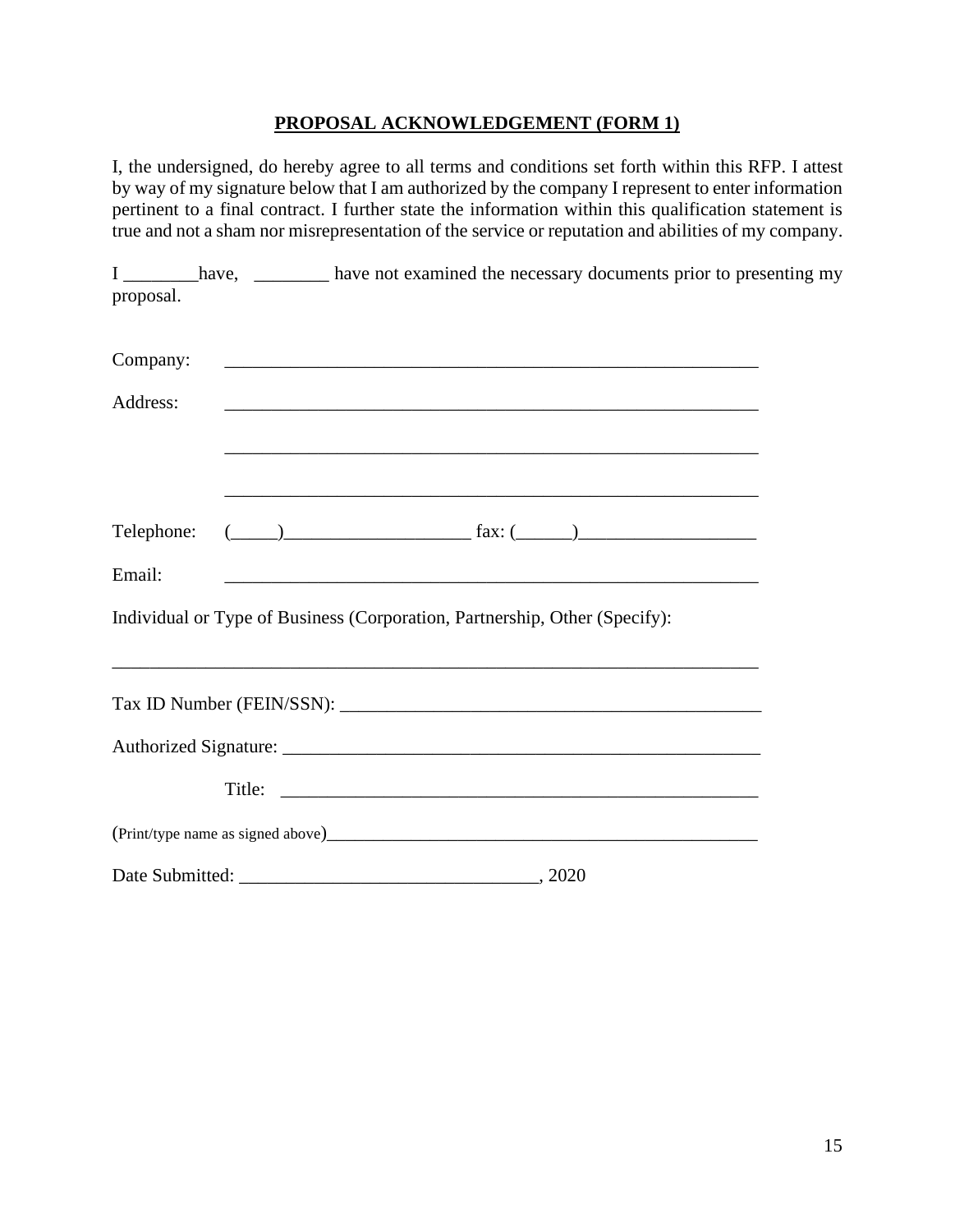### **DRUG FREE WORK PLACE CERTIFICATE (FORM 2)**

"I, the undersigned, in accordance with Florida Statute 287.087 hereby certify that

\_\_\_\_\_\_\_\_\_\_\_\_\_\_\_\_\_\_\_\_\_\_\_\_\_\_\_\_\_\_\_\_\_\_\_\_\_\_\_\_\_\_\_\_\_\_\_\_\_\_\_\_\_\_\_\_\_\_\_\_\_\_\_\_\_\_

Name of Firm or Individual

- 1. Publishes a written statement notifying that the unlawful manufacture, distribution, dispensing, possession, or use of a controlled substance is prohibited in the workplace given above and specifying actions that will be taken against violations of such prohibition.
- 2. Informs employees about the dangers of drug abuse in the work place, the firm's policy of maintaining a drug free working environment and available drug counseling, rehabilitation and employee assistance programs and the penalties that may be imposed upon employees for drug abuse violations.
- 3. Gives each employee, engaged in providing commodities or contractual services that are under bid, proposal or qualification statement, a copy of the statement specified above.
- 4. Notifies the employees that as a condition of working on the commodities or contractual services that are under bid, proposal or qualification, the employee will abide by the terms of the statement and will notify the employer of any conviction of, plea of guilty or nolo contendere to, any violation of Chapter 893 or of any controlled substance law of the United States or any state, for a violation occurring in the workplace no later than five (5) days after such conviction.
- 5. Impose a sanction on or require the satisfactory participation in a drug abuse assistance or rehabilitation program if such is available to who is so convicted.
- 6. Make a good faith effort to continue to maintain a drug free workplace through implementation of this entire section.

As the person authorized to sign this statement, I certify that this firm complies fully with the above requirements.

Authorized Signature Date

Personally appeared before me, the undersigned authority, on this \_\_\_\_\_\_\_\_\_\_\_\_\_ day of

\_\_\_\_\_\_\_\_\_\_\_\_\_\_\_\_\_\_\_\_\_\_\_\_\_\_\_\_\_\_\_\_\_\_\_\_\_\_\_\_ \_\_\_\_\_\_\_\_\_\_\_\_\_\_\_\_\_\_

\_\_\_\_\_\_\_\_\_\_\_\_\_\_\_\_\_\_\_\_\_\_\_\_\_\_\_\_\_\_\_\_\_\_, 20\_\_\_\_\_\_\_\_\_.

#### \_\_\_\_\_\_\_\_\_\_\_\_\_\_\_\_\_\_\_\_\_\_\_\_\_\_\_\_\_\_\_\_\_\_\_\_\_\_\_\_\_\_\_\_\_\_\_\_\_\_\_ **NOTARY PUBLIC**

My commission expires: \_\_\_\_\_\_\_\_\_\_\_\_\_\_\_\_\_\_\_\_\_\_\_\_\_\_\_\_\_\_\_\_\_\_\_\_\_\_\_\_\_\_\_\_\_\_\_\_.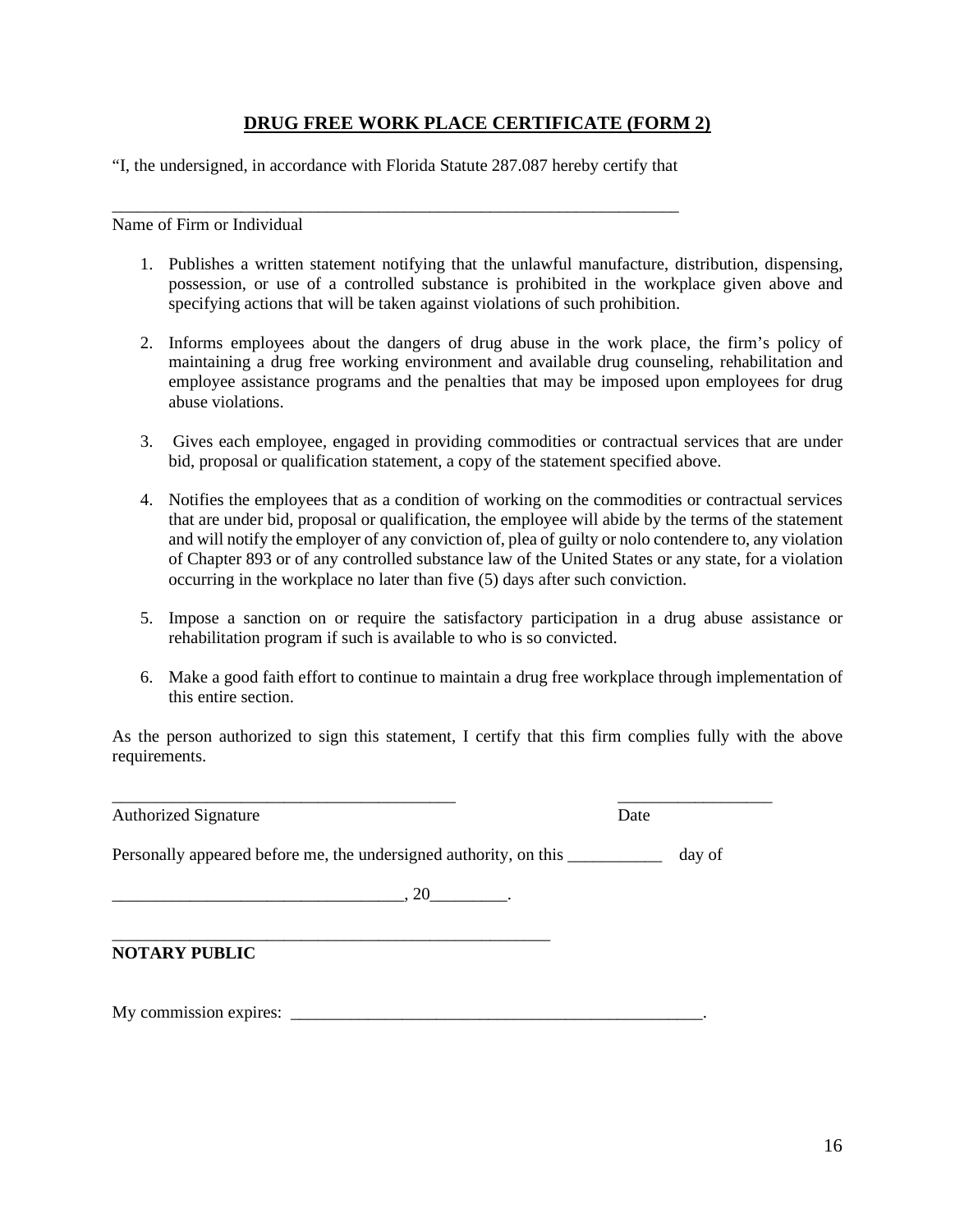### **PUBLIC ENTITY CRIMES – SWORN STATEMENT (FORM 3)**

A person or affiliate who has been placed on the convicted vendor list following a conviction for a public entity crime may not submit a proposal or qualification statement on a contract to provide any goods or services to a public entity, may not be awarded or perform work as a contractor, supplier, subcontractor, or consultant under a contract with a public entity, and may not transact business with any public entity in excess of a period of 36 months from the date of being placed on the convicted vendor list.

Pursuant to Section 287.134(2)(a), Florida Statutes, an entity or affiliate who has been placed on the discriminatory vendor list may not submit a bid on a contract to provide any goods or services to a public entity.

This sworn statement by \_\_\_\_\_\_\_\_\_\_\_\_\_\_\_\_\_\_\_\_\_\_\_\_\_\_\_\_\_\_\_\_\_\_\_\_\_\_\_\_\_\_\_\_\_\_\_\_\_\_\_,

(Name and Title of Business Representative)

who is authorized to represent  $\Box$ 

(Business Name)

hereby specifies that neither the entity submitting this statement, nor any officers, directors, executives, partners, employees, shareholders who are active in management of the entity, nor any affiliate of the entity have been charged with and convicted of a public entity crime subsequent to July 1, 1989.

\_\_\_\_\_\_\_\_\_\_\_\_\_\_\_\_\_\_\_\_\_\_\_\_\_\_\_\_\_\_\_\_\_\_\_\_\_\_\_\_\_\_ (Signature)

\_\_\_\_\_\_\_\_\_\_\_\_\_\_\_\_\_\_\_\_\_\_\_\_\_\_\_\_\_\_\_\_\_\_\_\_\_\_\_\_\_\_ (Date)

\_\_\_\_\_\_\_\_\_\_\_\_\_\_\_\_\_\_\_\_\_\_\_\_\_\_\_\_\_\_\_\_\_\_\_\_\_\_\_\_\_\_\_\_\_\_\_\_\_\_\_

Personally appeared before me, the undersigned authority, on this \_\_\_\_\_\_\_\_\_\_\_\_\_ day of

\_\_\_\_\_\_\_\_\_\_\_\_\_\_\_\_\_\_\_\_\_\_\_\_\_\_\_\_\_\_\_\_\_\_, 20\_\_\_\_\_\_\_\_\_.

**NOTARY PUBLIC** 

My commission expires: \_\_\_\_\_\_\_\_\_\_\_\_\_\_\_\_\_\_\_\_\_\_\_\_\_\_\_\_\_\_\_\_\_\_\_\_\_\_\_\_\_\_\_\_\_\_\_\_.